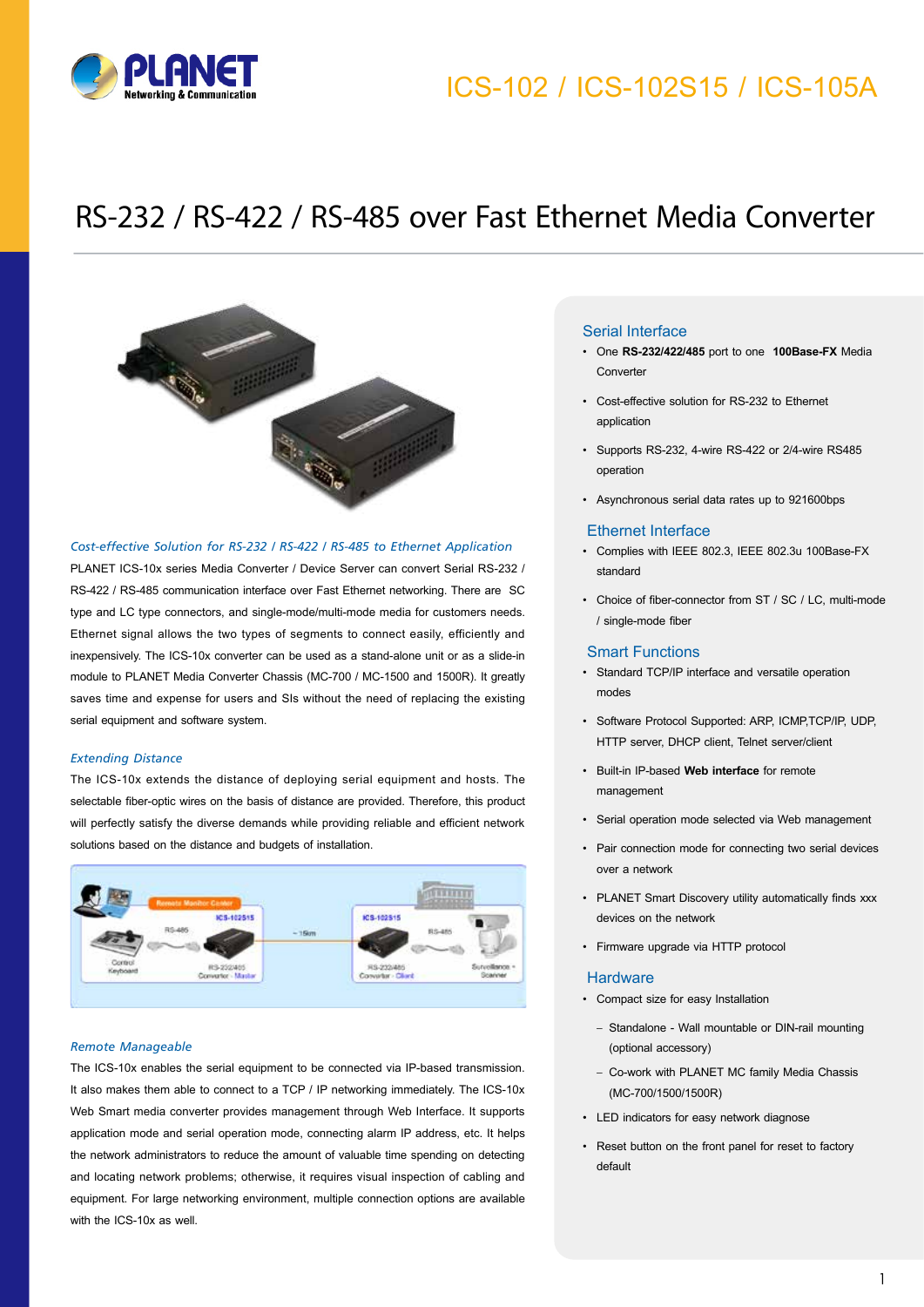

### Applications

#### *Access Control System – Traditional Installation*

Most of the enterprises and governments use access control plate and Mifare or RFID to authorize entrance identity. With traditional deployment, access control machines use the RS-232 or RS-485 serial interface and cables connecting to login server. With connection with the ICS-10x Serial over Fast Ethernet Converter, the access control machine is able to be extended over longer distances via fiber optical interface. The distance can be up to 20km in a local range. The ICS-10x can also be linked to an XDSL router to get the Internet access capability; then the access control can be set and monitored over the Internet.



#### *Process Control*

The PLC (Programmable Logical Control) is required to monitor, configure and manage the Robot conveyer including other machines in the manufacturing process. The ICS-10x can be set to TCP server mode and connect with the PLC. Therefore, the administrator can remotely configure and set command settings through Fast Ethernet intranet to control the PLC, the administrators and workstations. There is no need for the administrators to be always by the side of the I/O machine.



#### *RTU Data Collect – UDP Mode*

The RTU (Remote Terminal Unit) may be applied to collect and monitor the data of waves, signal and power utilization. Connecting the RTU with the ICS-10x in UDP mode, the data can be sent over Fast Ethernet to local server or over Internet to remote server automatically.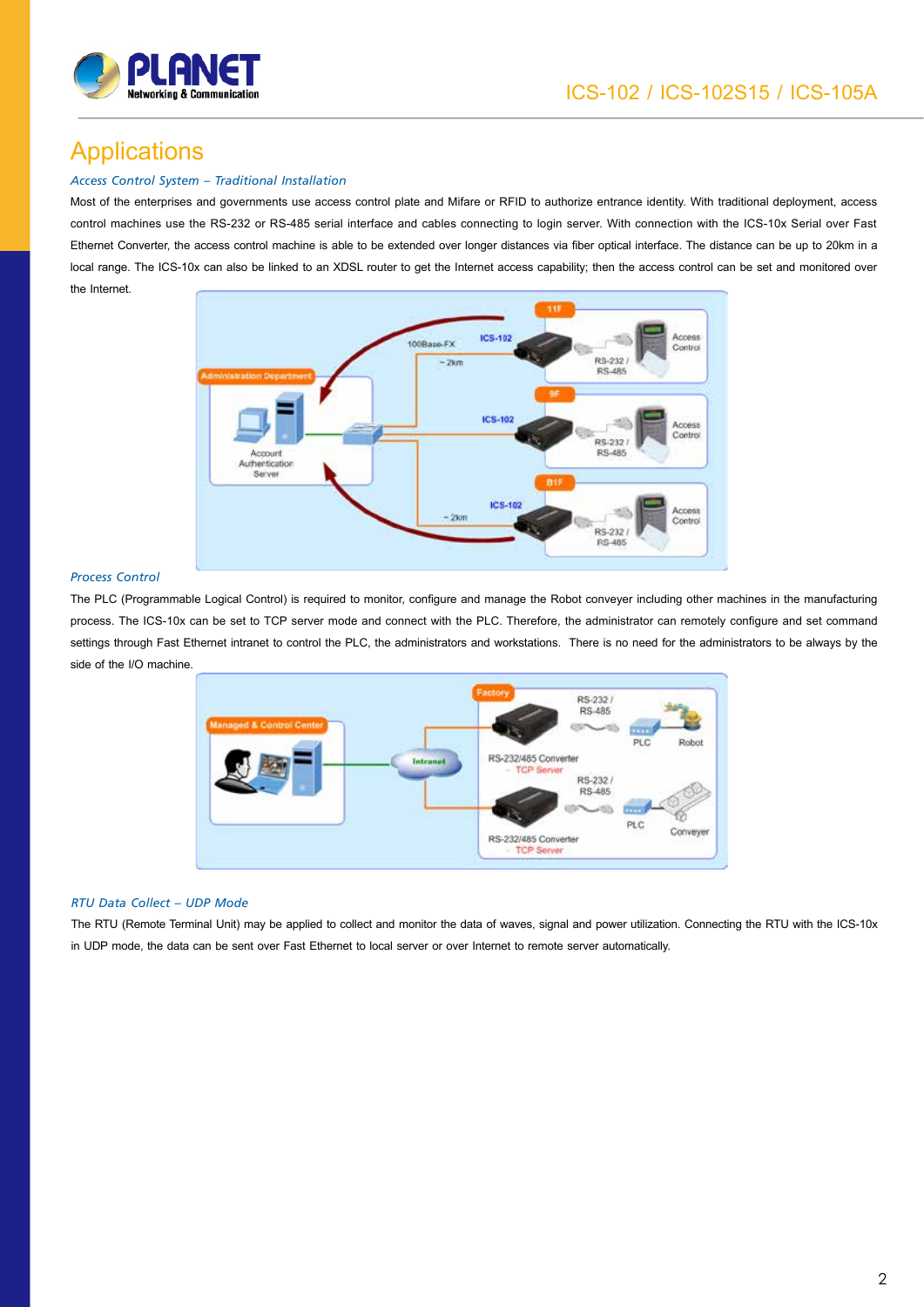

#### *Surveillance Motion Control – Pair Connection Mode*

Using pair connection along with the fiber optic patch cord, the ICS-10x extends the remote central surveillance monitoring with the control keyboard/joystick via RS-232 / RS-422 / RS-485 interfaces.





### **Specifications**

| Model                     | ICS-102 / ICS-102S15 / ICS-105A                                                                                                                    |
|---------------------------|----------------------------------------------------------------------------------------------------------------------------------------------------|
| <b>Serial Port</b>        |                                                                                                                                                    |
| Interface                 | RS-232 / RS-422 / RS-485                                                                                                                           |
| Connector                 | 3-in-1 DB9                                                                                                                                         |
| Baud rate (Data Rate)     | 300bps to 921600bps                                                                                                                                |
| <b>Character Bits</b>     | 5,6,7,8                                                                                                                                            |
| Parity Type               | Odd, Even, None, Space, Mark                                                                                                                       |
| Stop Bit                  | 1,1.5/2                                                                                                                                            |
| <b>Flow Control</b>       | HW/None                                                                                                                                            |
| Signals                   | RS-232: TxD, RxD, RTS, CTS, DTR, DSR, DCD, GND<br>RS-422: Tx+, Tx-, Rx+, Rx-<br>RS-485(2-wire): Data+, Data-<br>RS-485(4-wire): Tx+, Tx-, Rx+, Rx- |
| <b>Fast Ethernet Port</b> |                                                                                                                                                    |
| Standard                  | 100Base-FX                                                                                                                                         |
| Connector                 | ST Interface: ICS-101<br>SC Interface: ICS-102 / ICS-102S15<br>LC Interface: ICS-105A                                                              |
| Mode                      | ICS-101: Multi-Mode<br>ICS-102: Multi-Mode<br>ICS-102S15: Single Mode<br>ICS-105A: Vary on SFP Module                                              |
| <b>Distance</b>           | ICS-101: 2km<br>ICS-102: 2km<br>ICS-102S15: 15km<br>ICS-105A : Vary on SFP Module                                                                  |
| Optical Wavelength        | ICS-101: 1300nm<br>ICS-102: 1300nm<br>ICS-102S15: 1310nm<br>ICS-105A: Vary on SFP Module                                                           |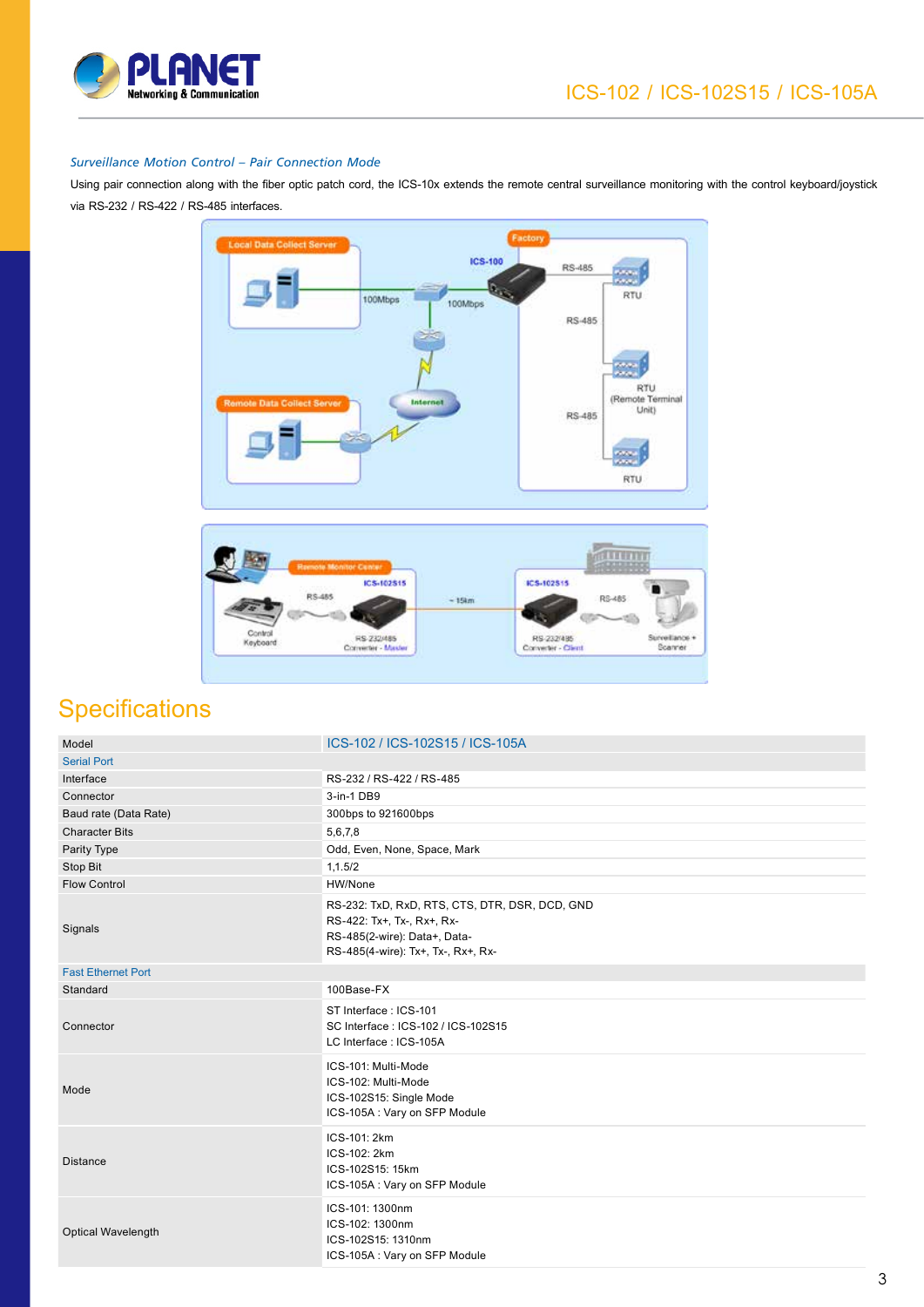

| Cable                                 | ICS-101: 50/125µm or 62.5/125µm multi-mode fiber cable<br>ICS-102: 50/125µm or 62.5/125µm multi-mode fiber cable<br>ICS-102S15: 9/125µm single-mode cable<br>ICS-105A: Vary on SFP Module                         |
|---------------------------------------|-------------------------------------------------------------------------------------------------------------------------------------------------------------------------------------------------------------------|
| Protection                            | Built-in 1.5KV magnetic isolation                                                                                                                                                                                 |
| <b>Hardware</b>                       |                                                                                                                                                                                                                   |
| <b>LED Indicators</b>                 | System: Power<br>Fiber Port: Link / Active<br>Serial Port: Serial port mode, RS-232, RS-422 or RS-485                                                                                                             |
| Management                            | Web Management<br>PLANET Smart Discovery Utility                                                                                                                                                                  |
| Virtual COM Utility Platform Supports | Windows Base Only:<br>Windows XP<br>Windows Server 2003<br>Windows 7<br>Windows Server 2008<br>Windows 8 (Must install latest version of WinPcap)<br>Windows Server 2012 (Must install latest version of WinPcap) |
| <b>Operation Mode</b>                 | <b>TCP Server</b><br><b>TCP Client</b><br><b>UDP Client</b><br><b>Virtual COM</b><br><b>Telnet Server</b><br>Pair Connection - Local (Master)<br>Pair Connection - Pemote (Slave)                                 |
| Dimensions (W x D x H)                | 97 x 70 x 26 mm                                                                                                                                                                                                   |
| Weight                                | 200 <sub>g</sub>                                                                                                                                                                                                  |
| Power Supply                          | External Power Adaptor 5V DC / 2A max.                                                                                                                                                                            |
| <b>Power Consumption</b>              | 5.5 watts (max)                                                                                                                                                                                                   |
| Mechanical                            | Metal                                                                                                                                                                                                             |
| Environment                           | Operating Temperature: 0~50 degrees C<br>Storage Temperature: -10~70 degrees C<br>Operating Humidity: 10~90% RH<br>Storage Humidity: 5~90% RH                                                                     |
| Emissions                             | FCC Class A, CE Certification                                                                                                                                                                                     |
| Standards                             | • IEEE 802.3 10Base-T<br>• IEEE 802.3u 100Base-FX<br>• EIA / TIA RS-232 / 422 / 485                                                                                                                               |
| Regulatory Approval                   | <b>RoHS</b>                                                                                                                                                                                                       |
| Compatible Media Converter Chassis    | MC-700 / 1500 / 1500R                                                                                                                                                                                             |
| <b>Note</b>                           | Reset Button on the rear panel for reset to factory default                                                                                                                                                       |

### Ordering Information

| <b>ICS-100</b>  | RS-232/422/485 over Fast Ethernet Media Converter (RJ-45) – 100m         |
|-----------------|--------------------------------------------------------------------------|
| $ICS-101*$      | RS-232/422/485 over Fast Ethernet Media Converter (ST, MM) - 2km         |
| $ICS-102*$      | RS-232/422/485 over Fast Ethernet Media Converter (SC, MM) - 2km         |
| ICS-102S15*     | RS-232/422/485 over Fast Ethernet Media Converter (SC, SM) – 15km        |
| <b>ICS-105A</b> | RS-232/422/485 over Fast Ethernet Media Converter (SFP) – Vary on module |
|                 |                                                                          |

( \*): Upon request

### Accessories

RKE-DIN **DIN-Rail Mounting Kit**